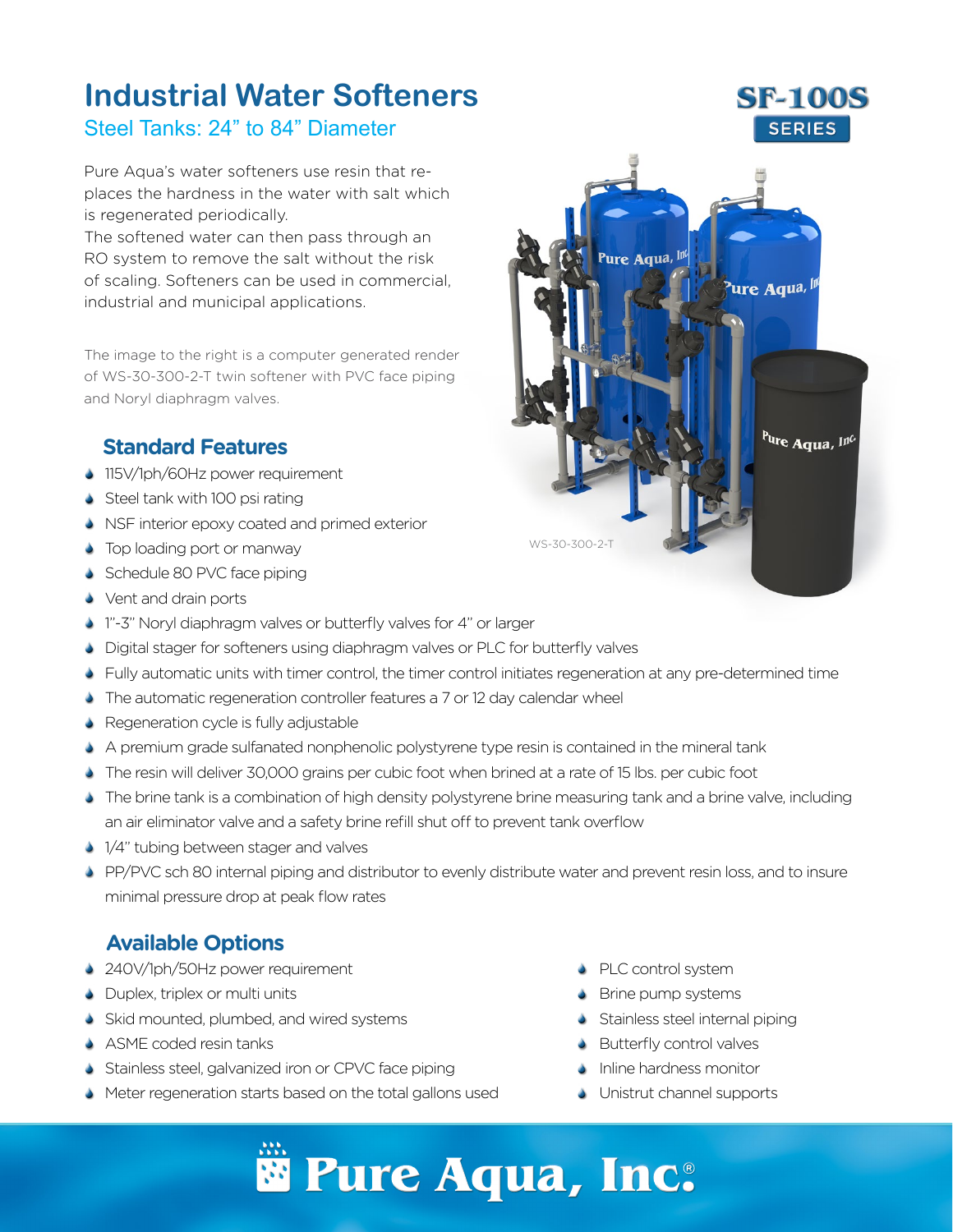# **Industrial Water Softeners**

Steel Tanks: 24" to 84" Diameter

#### **Softener Sizing**

A softener is sized based on two different parameters:

- Exchange capacity, which is the quantity of water delivered between regenerations. S
- Maximum flow rate, which is the maximum quantity of water required at any peak usage period. S

#### **Softener Selection**

Recommended service flow rates are based on the cu.ft. of the tank/resin bed; slower flow rate/ft<sup>3</sup> = better softening *2 GPM/ft3 = minimum "superior softening" (< 0.15 grain (3 ppm) of hardness leakage), < 2 psi drop 3.5-5 GPM/ft3 = average grade softening (up to 1 grain (17 ppm) of hardness leakage), < 5 psi drop 5-10 GPM/ft3 = utility softening, our peak flow rates are based on 10 GPM/ ft<sup>3</sup> or >12 psi loss, whichever occurs first* Backwash rates: allow 50% bed expansion at 60°F.

Hardness leakage of < 3 ppm (0.2 grains) @ 6 lb. NaCl, and < 1 ppm (0.1 grains) @ 15 lb. NaCl.



## **Pure Aqua, Inc.** ®

© 2014 Pure Aqua, Inc. All rights reserved. Specifications subject to change without notice.

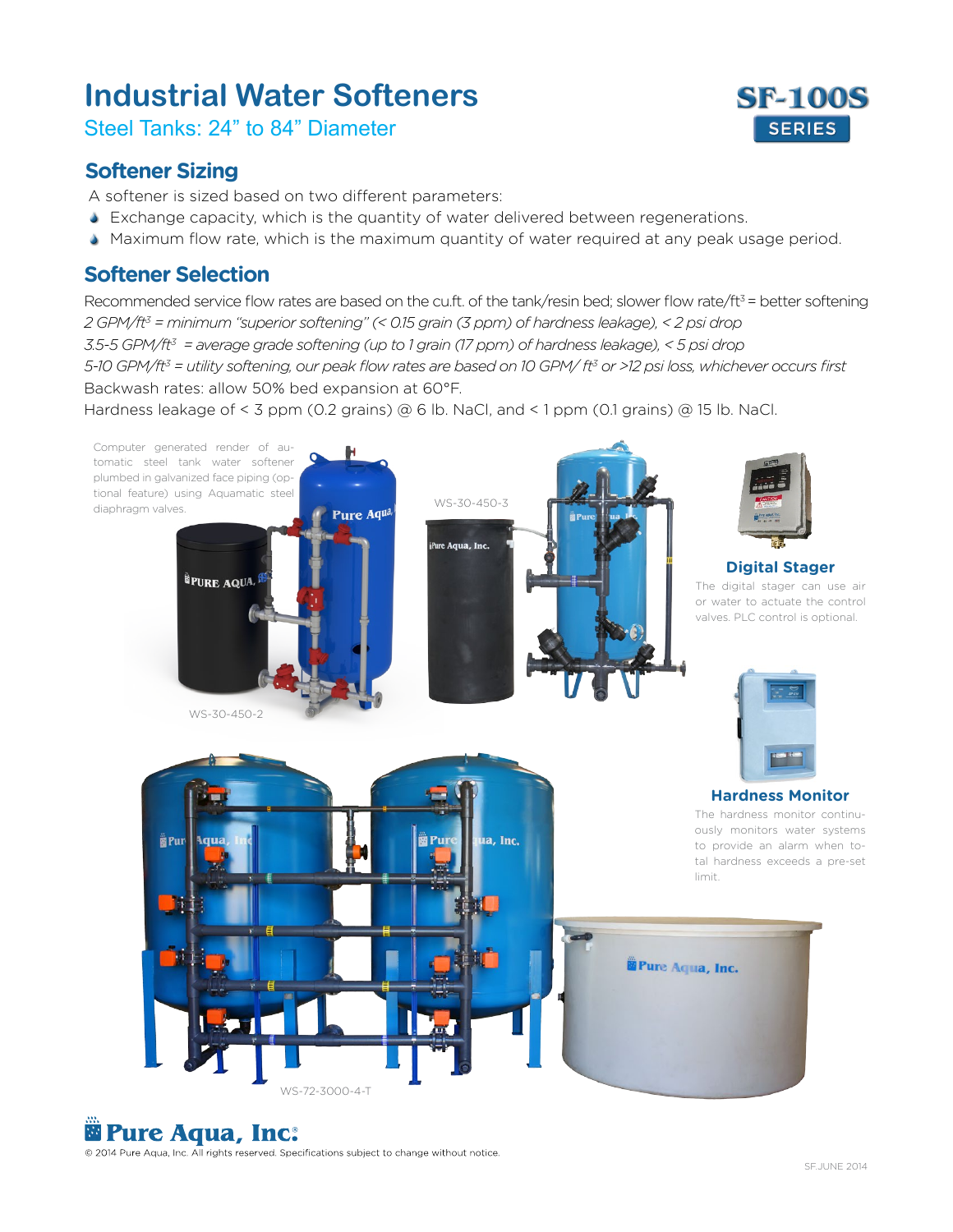# **Industrial Water Softeners**

Steel Tanks: 24" to 84" Diameter

#### **Operating Specifications**

- $\Delta$ Operating Pressure: 30-100 psi
- $\Delta$ Temperature: 35°-110°F
- ò Influent TDS: 0-3000 PPM
- $\Delta$ Pathogenic Bacteria: 0 CFU
- $\Delta$ Influent Water Hardness: 0-90 gpg
- S pH Range: 5-14
- $\Delta$ Free Chlorine: 0–0.5 mg/l
- $\blacktriangle$ Chloramine: 0-0.5 mg/l
- S Turbidity: 0–5 NTU
- S Suspended Solids: < 5ppm





Exchange capacity depends upon the amount of ion exchange resin in the softener and quantity of salt used for resin regeneration. Maximum flow rate is an important datum in case of non-continuous water delivery and is measured in gallons per minute (GPM).

Pure Aqua supplies a full line of standard and fully customizable water softening systems, all of which are engineered using advanced 3D computer modeling software for accurate and customized solutions.

| Model #       | <b>Exchange Capacity</b><br>@ 15 lbs/cu.ft. Grain |         | <b>Flow Rate (GPM)</b> |             |              | <b>Pipe Size</b> |              | <b>Resin</b>       | <b>Tank Size</b> |              | <b>Salt</b>    |
|---------------|---------------------------------------------------|---------|------------------------|-------------|--------------|------------------|--------------|--------------------|------------------|--------------|----------------|
|               |                                                   |         | <b>Service</b>         |             | <b>Back-</b> |                  |              | Qty                | (inch)           |              | <b>Storage</b> |
|               | Max.                                              | Min.    | Cont.                  | <b>Peak</b> | wash         | Serv.            | <b>Drain</b> | (ft <sup>3</sup> ) | <b>Softener</b>  | <b>Brine</b> | (lbs)          |
| WS24-240-1.5  | 240.000                                           | 160.000 | 40                     | 70          | 15           | 1.5"             | 1"           | 8                  | 24×54            | 24x50        | 900            |
| WS24-240-2    |                                                   |         | 65                     | 120         |              | 2"               | 1"           |                    |                  |              |                |
| WS24-240-2.5  |                                                   |         | 80                     | 170         |              | 2.5"             | 1"           |                    |                  |              |                |
| WS30-300-1.5  | 300.000                                           | 200.000 | 40                     | 70          | 20           | 1.5"             | 1"           | 10                 | 30×54            | $24\times50$ | 900            |
| WS30-300-2    |                                                   |         | 65                     | 120         |              | 2"               | 1"           |                    |                  |              |                |
| WS30-300-2.5  |                                                   |         | 80                     | 170         |              | 2.5"             | 1"           |                    |                  |              |                |
| WS30-300-3    |                                                   |         | 120                    | 270         |              | $\mathfrak{Z}^n$ | 1"           |                    |                  |              |                |
| WS30-450-1.5  |                                                   |         | 40                     | 70          | 20           | 1.5"             | 1"           | 15                 | 30×60            | 30×60        | 1.600          |
| WS30-450-2    | 450,000                                           | 300.000 | 65                     | 120         |              | 2"               | 1"           |                    |                  |              |                |
| WS30-450-2.5  |                                                   |         | 80                     | 170         |              | 2.5"             | 1"           |                    |                  |              |                |
| WS30-450-3    |                                                   |         | 120                    | 270         |              | $\mathcal{Z}''$  | 1"           |                    |                  |              |                |
| WS36-600-1.5  | 600,000                                           | 400.000 | 40                     | 70          | 30           | 1.5"             | 1.5"         | 20                 | 36×60            | 39×60        | 2,700          |
| WS36-600-2    |                                                   |         | 65                     | 120         |              | 2"               | 1.5"         |                    |                  |              |                |
| WS36-600-2.5  |                                                   |         | 80                     | 170         |              | 2.5"             | 1.5"         |                    |                  |              |                |
| WS36-600-3    |                                                   |         | 120                    | 270         |              | $\mathfrak{Z}^n$ | 1.5"         |                    |                  |              |                |
| WS36-750-2    | 750.000                                           | 500.000 | 65                     | 120         | 30           | 2"               | 1.5"         | 25                 | 36×72            | 39×60        | 2,700          |
| WS36-750-2.5  |                                                   |         | 80                     | 170         |              | 2.5"             | 1.5"         |                    |                  |              |                |
| WS36-750-3    |                                                   |         | 120                    | 270         |              | $\mathfrak{Z}^n$ | 1.5"         |                    |                  |              |                |
| WS42-900-2    | 900.000                                           | 600,000 | 65                     | 120         | 45           | 2"               | 2"           | 30                 | 42×60            | 42×60        | 3,100          |
| WS42-900-2.5  |                                                   |         | 80                     | 170         |              | 2.5"             | 2"           |                    |                  |              |                |
| WS42-900-3    |                                                   |         | 120                    | 270         |              | $\mathcal{F}''$  | 2"           |                    |                  |              |                |
| WS42-1050-2   | 1,050,000                                         | 700,000 | 65                     | 120         | 45           | 2"               | 2"           | 35                 | 42×72            | 42×60        | 3,100          |
| WS42-1050-2.5 |                                                   |         | 80                     | 170         |              | 2.5"             | 2"           |                    |                  |              |                |
| WS42-1050-3   |                                                   |         | 120                    | 270         |              | $\mathfrak{Z}^n$ | 2"           |                    |                  |              |                |

## **Pure Aqua, Inc.** ®

© 2014 Pure Aqua, Inc. All rights reserved. Specifications subject to change without notice.